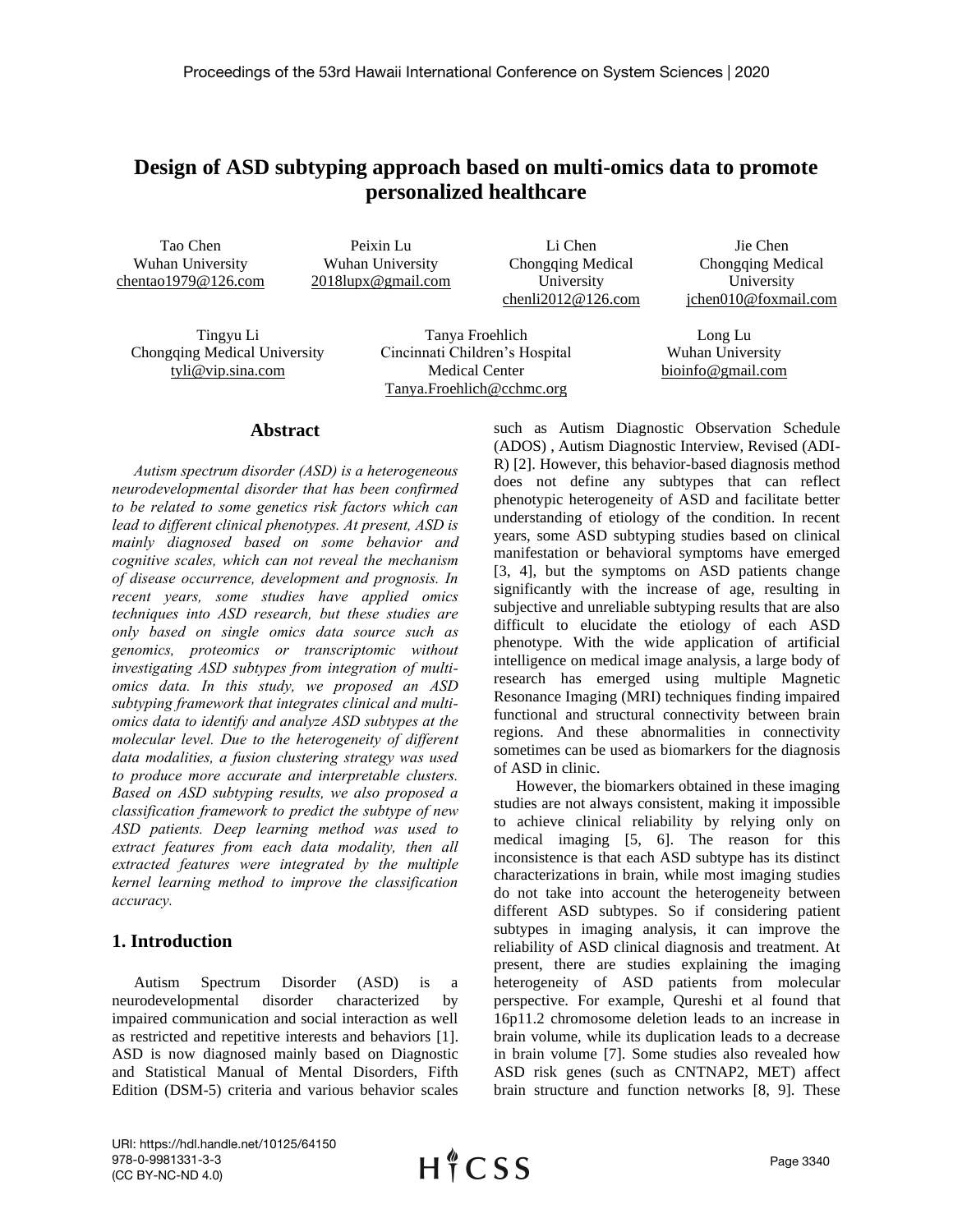studies have emphasized the important role of inheritability in ASD diseases. And combining genes and imaging can facilitate the discovery of more accurate ASD imaging biomarkers.

Behavioral assessment and imaging diagnosis both have certain limitations and neither one can reveal the etiology of ASD. With the continuous advancement in basic scientific research especially in the fields of genetics and neuroscience, researchers have determined that ASD is a kind of diffuse developmental disorder of the central nervous system caused by a variety of environmental factors under the influence of certain genetic factors. In 2009, the NIMH conducted a research project called Research Domain Criteria (RDoC) [10], which aims to transcend the limits of traditional classification method, combining genetics, neuroscience, behavioral science and other methods to clarify the neural basis and biomarkers of mental illness. This project implies that we can find more clinically relevant ASD subtypes and biomarkers by integrating multiple data sources such as genetic, neuroimaging, behavioral assessment, and patient clinical history to achieve personalized healthcare and improved prognosis for patients with ASD.

In the past few decades, scientists have been actively exploring the genetic basis of ASD using methods such as cytogenetic research, linkage analysis, and association analysis of candidate genes [11]. The findings show that ASD is a complex disease with high level of genetic heterogeneity. In recent years, great progress has been made in the identification of ASD genetic pathogenicity loci. At present, there are hundreds of pathogenic genes associated with ASD, most of which are rare and have various types of mutations [12]. In addition to the mutations inherited from parents, many ASD de novo mutations have been discovered by using the whole-exome sequencing technique, and the number of identified mutations is up to more than 1000 [13]. Iossifov et al. used wholeexome sequencing find that in a family with only one ASD patient, new gene mutations such as copy number variant (CNV) accounted for approximately 30% of ASD cases [14]. Common genetic variants such as single nucleotide polymorphism (SNP) also influence the onset of ASD. Although many ASD-related pathogenic genes have been found, the high level of inheritance heterogeneity is far from explaining the pathogenesis of ASD. Transcriptomics studies use cDNA microarrays and high-throughput RNA sequencing technology to obtain gene expression data, combining with gene co-expression network analysis to discover the molecular mechanisms related to ASD [15, 16]. Proteomics studies have found that the clinical manifestations of ASD may be related to changes in proteins, such as mutations leading to changes in protein and amino acid sequences, and mutations in gene regulatory regions leading to changes in protein expression or abnormal modification of proteins [17, 18]. In recent years, the acquisition of specific biomarkers through metabolomics research is effective for early ASD screening and diagnosis. Currently, some analytical techniques such as gas chromatography-mass spectrometry (Gc-Ms), capillary electrophoresis-timeof-flight mass spectrometry (CE-TOF), liquid chromatography-mass spectrometry (Lc-Ms), nuclear magnetic resonance (NMR) have been widely used in ASD urine or blood metabolite analysis. By comparison with the healthy controls, the significant differences in metabolites are mainly related to intestinal microbial metabolism, energy metabolism, oxidative stress [19-21]. At present, it has been found that ruminococcus, clostridium and desulfovibrio in the gastrointestinal tract of ASD are significantly different from healthy controls [22, 23]. The damage to normal nerve development caused by gastrointestinal microflora and its metabolites is one of the ASD etiology research directions. Through bacterial tagencoded FLX amplicon pyrosequencing (bTEFAP) technique, DNA is directly extracted from feces of ASD patients for sequencing to determine specific bacterial composition, and then all microorganisms in the intestine can be identified [24].

In summary, most of the above studies are based on single omics data source and did not systematically analyze and explore ASD subtypes. The characterization of each omics technique on ASD subtype level has not yet been studied as well as the interaction between different omics data and their distinct regulatory role on signaling pathways. To solve this problem, we proposed an ASD subtyping framework by fusing multi-omics and clinical assessment data using the unsupervised clustering method. Then for subtype prediction of a new unknown patient, we proposed a classification framework based on the multi-omics data and clustering results. Due to the complexity and high dimensionality of omics data, deep learning method was used to automatically extract discriminative features from all omics data. Then we used the multiple kernel learning (MKL) method to explore complementary information among these features and discover different contribution of relevant omics features.

# **2. ASD subtyping based on multi-omics data**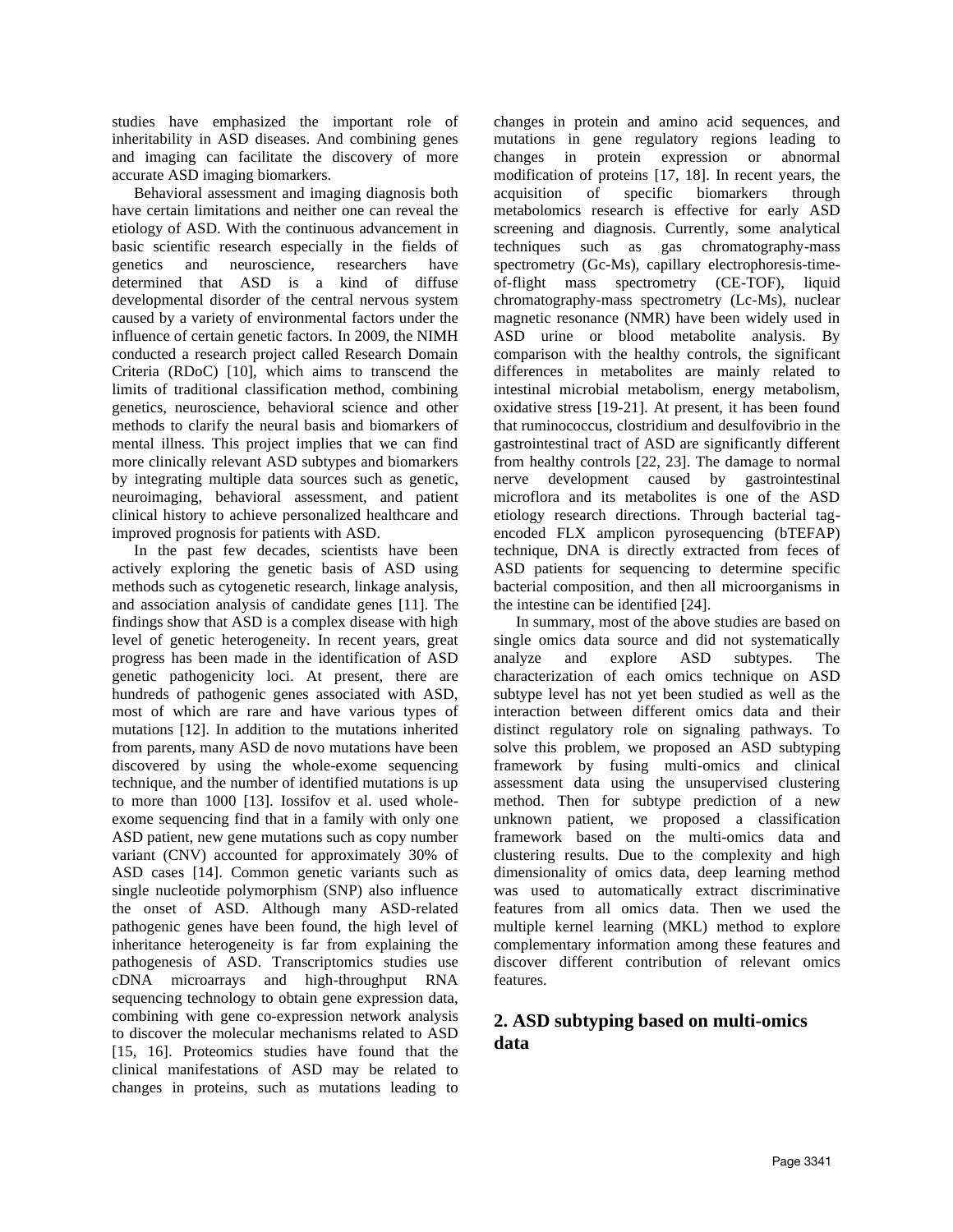Studies have shown that ASD is highly heritable, and that each ASD-related gene mutation or CNV will result in a different clinical phenotype. However, due to the etiology complexity of ASD, it is generally possible to find pathogenic genes distributed on different chromosomes in patients. At the same time, due to the difference in gene expression and the interaction of multiple genes in a common path, ASD appears in clinical phenotype with high level of heterogeneity. Therefore, we propose an ASD subtyping framework by integrating clinical and multiomics data to discriminate among distinct ASD subtypes.

Cluster analysis is a major analytical method for disease subtypes based on high-dimensional omics data. It can classify functionally related genes (or other omics data) according to the consistent trend or proximity of expression levels. It has already been widely used in cancer subtyping [25]. Cluster analysis generally needs to establish an accurate measure of the "distance" between samples. The measurement methods include Euclidean distance, Chebyshev distance, Manhattan distance, Minkowski distance, angle cosine, Pearson correlation coefficient and so on. Since the clustering results are susceptible to a large amount of noise in the omics data, and the omics data is usually very high in dimension, it is necessary to use data dimensionality reduction methods before cluster analysis such as Principal Component Analysis (PCA) , Partial Least Square (PLS), etc. removing data containing useless information. In the field of bioinformatics analysis, common clustering algorithms include Hierarchical Clustering, K-means, Fuzzy Cmeans, and Self- Organizing Maps and so on.

The above cluster analysis methods are mainly based on the statistical theory that the knowledge in the biological field is rarely used, so that the clustering result does not produce the reasonable biological interpretation that people need to understand the disease. In addition, it is more important to combine and fuse different kind of omics data effectively for clustering. The easiest way is to concatenate feature matrix of each omics data source directly, but this approach will result in a further lower signal-to-noise ratio. Another way is to cluster individually for each omics data source and then merge the clustering results. However, the potential inconsistencies between each clustering results may cause merge errors. Currently, there are two methods for the fusion clustering of different genomics data in the field of tumor research, including the iCluster [26] method based on the joint latent variable model and the SNF [27] method based on the sample similarity network. Studies have shown that SNF has better performance in tumor subtyping than iCluster [27].

In ASD subtyping, we can also use the above two methods to perform fusion cluster analysis on various omics data (such as gene expression, protein expression, etc.) and compare the different performance between the two methods. Since cluster analysis is an unsupervised learning method, its clustering results can not be tested by ground truth. The biostatistical method can be used to perform statistical tests on clustering results, including survival analysis, contour coefficients and clustering statistical significance test. The multi-omics based ASD subtyping framework is shown in Figure 1.



**Figure 1. Framework of multi-omics based ASD subtyping**

### **3. Subtype prediction of new ASD patients**

After ASD subtyping, it is also necessary to construct a classification model that can distinguish between different ASD subtypes. A wide range of supervised learning methods are available to build a classifier that is used to predict the subtype of a new ASD patient. Since the multi-omics and clinical evaluation data are integrated when producing ASD subtype clusters, it is also beneficial to improve the model performance that integrating different data modalities to obtain complementary information when building an ASD subtype prediction model. Deep learning method is suitable for extracting more discriminative features from high-dimensional and complex data. The extracted features from each data modality then can be integrated to further improve the model performance. The ASD subtype prediction framework is shown in Figure 2.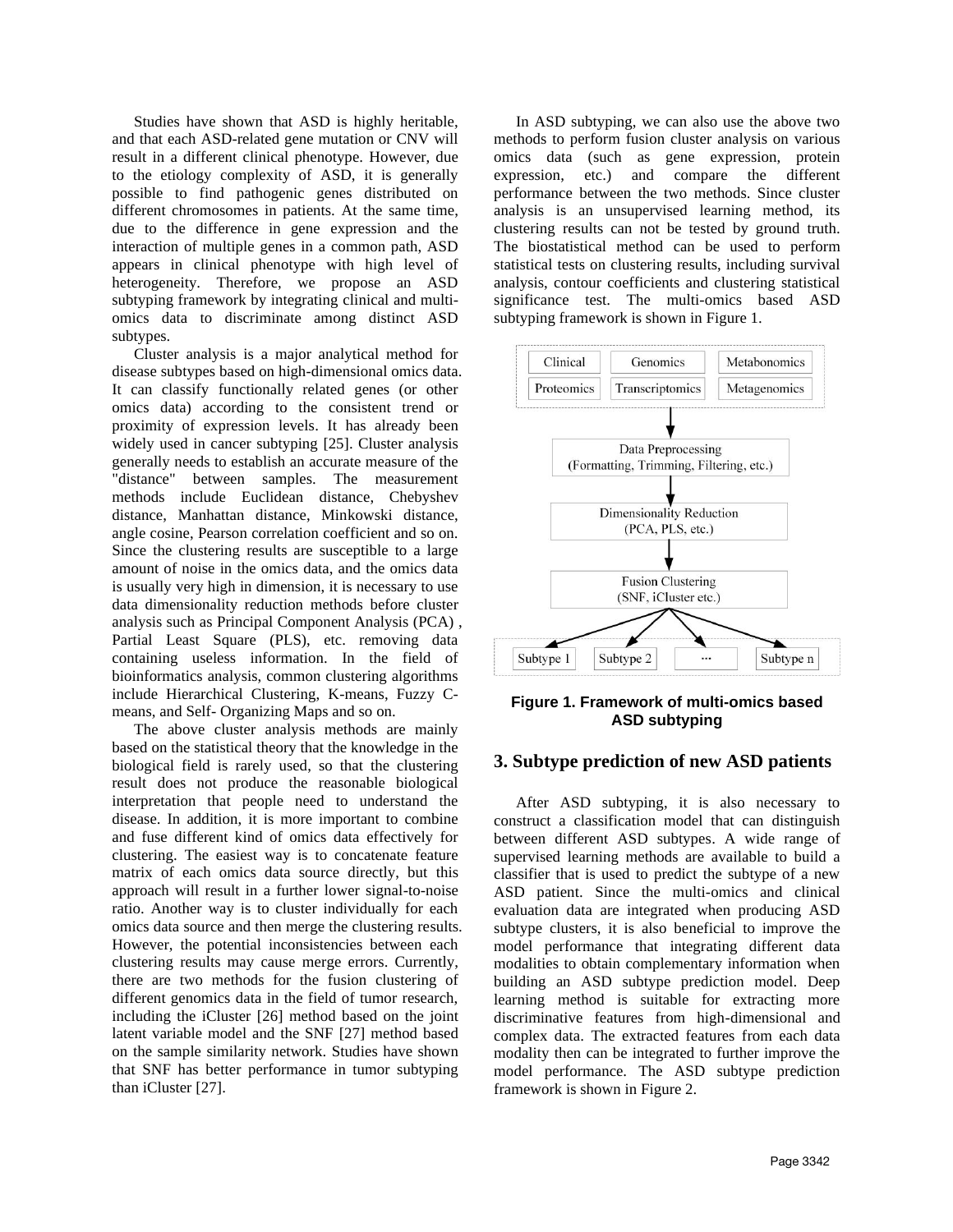Convolutional Neural Network (CNN) is a feedforward neural network derived from biological nerves. It is a multi-layer perceptron model designed to recognize two-dimensional images and has certain invariance to image transformation. CNN is composed of three components including the convolutional layer, the pooling layer, and the fully connected layer, and it has some advantages such as network weight sharing and direct input of the original image. Although CNN is mainly used in the field of computer vision, its powerful feature analysis capabilities can also be used for the processing of biological omics data [28]. There are many CNN models such as LeNet-5, Inception v3 etc. that can be used to extract features from multiomics and clinical data.

Integrating multiple heterogeneous omics data sources such as genomic, proteomic, metabolomic, etc. can lead to better classification than simply using one data source alone. Support Vector Machine (SVM) is a supervised learning method and commonly used in classification problems. The optimal performance of SVMs is highly dependent on the kernel function used. Cross validation is the standard approach to select the best kernel function among a set of candidates such as linear kernel, polynomial kernel and gaussian kernel. However, SVM is not suitable for analyzing multiple data sources using a single kernel function. We can use Multiple Kernel Learning (MKL) method to combine kernels calculated on different input data modality to obtain better predictive performance [29,30].



**Figure 2. ASD subtype prediction framework**

### **4. Discussion**

The molecular subtyping has been successfully applied to cancer research and there are many publicly available repositories such as the Cancer Genome Atlas (TCGA), Multi-Omics Profiling Expression Database (MOPED), Oncomine, ArrayExpress, COSMIC etc. In the field of ASD research, the National Database for Autism Research (NDAR) allows a researcher to associate a single research participant's anonymized genetic, imaging, clinical assessment and other information to analyze the ASD and its subtypes [31]. This paper proposed an ASD subtyping framework based on molecular multi-omics data which can be obtained from the public databases or from the private medical institutions. Unsupervised clustering methods were used to fuse the clinical and multi-omics data to group them into different clusters. Once the ASD subtypes are generated, they can be characterized by combining the clusters with existing pathway or interaction network knowledge to increase the interpretability of the generated ASD subtypes. Another framework this paper proposed is the classification model to accurately predict the subtypes of new ASD patients. In this framework,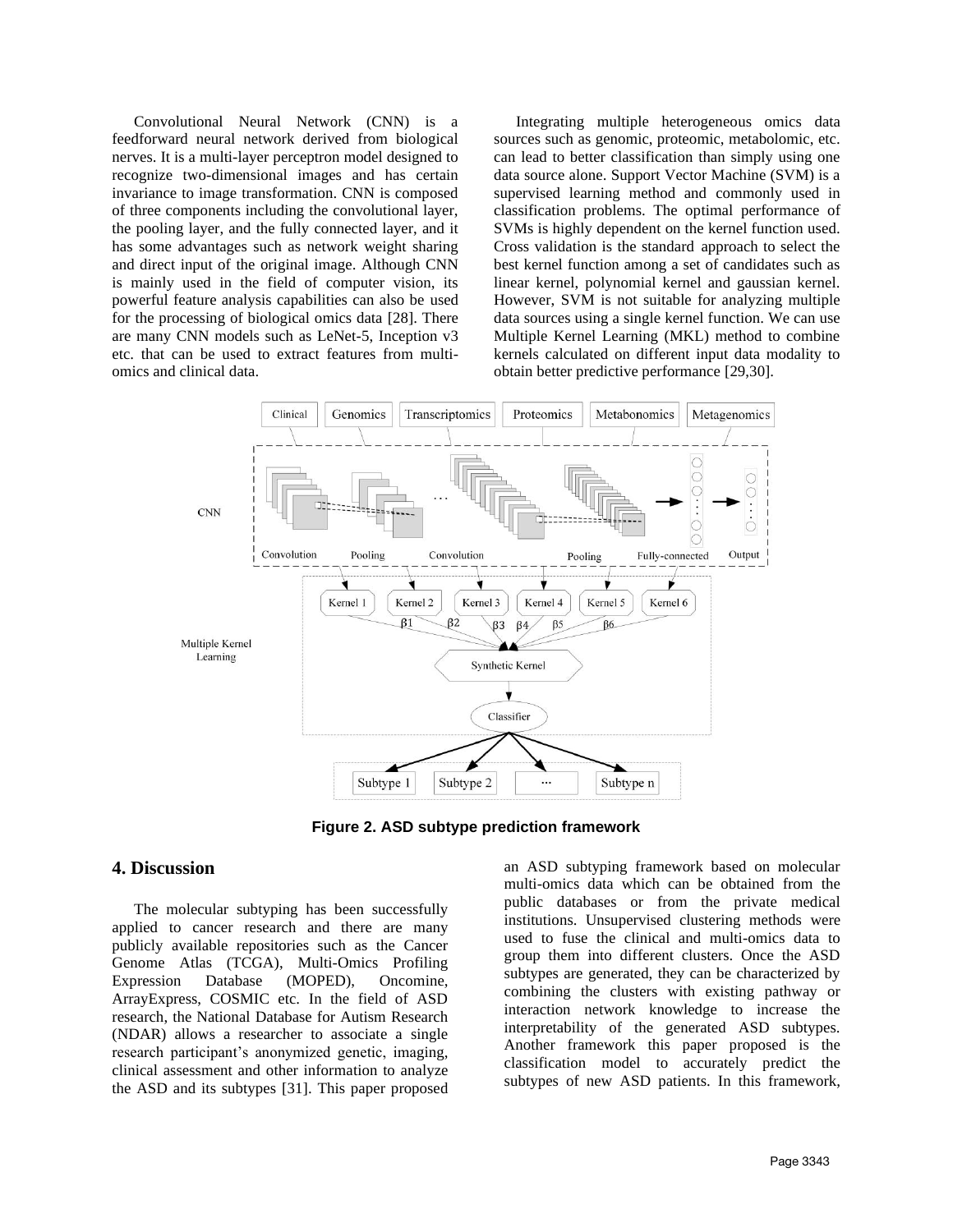CNN network was used to extract discriminative features from various data modalities. In order to differentiate the contributions or weights to the classification of each modality, we intended to leverage the MKL technique to learn the optimal combination coefficients of different kernel functions, which is expected to improve the subtype prediction accuracy. Of note, there are challenges and impediments for ASD subtyping due to data heterogeneity, diversity of standards and analysis tools, variability of experimental procedures. However, compared to ever-changing psychiatric nosological definitions such as DSM-5, ASD subtyping from molecular perspective holds the promise of better personalized healthcare and precision medicine for ASD patients with specific manifestations.

## **5. References**

[1] E. Simonoff, A. Pickles, T. Charman, S. Chandler, T. Loucas, and G. Baird, "Psychiatric disorders in children with autism spectrum disorders: prevalence, comorbidity, and associated factors in a population-derived sample," J Am Acad Child Adolesc Psychiatry, 2008, 47(8), pp. 921-9.

[2] J. A. Reaven, S. L. Hepburn, and R. G. Ross, "Use of the ADOS and ADI-R in children with psychosis: importance of clinical judgment," Clin Child Psychol Psychiatry, 2008, 13(1), pp. 81-94.

[3] S. Georgiades, P. Szatmari, L. Zwaigenbaum, E. Duku, S. Bryson, W. Roberts, and W. Mahoney, "Structure of the autism symptom phenotype: A proposed multidimensional model," J Am Acad Child Adolesc Psychiatry, 2007, 46(2), pp. 188-96.

[4] A. E. Lane, R. L. Young, A. E. Baker, and M. T. Angley, "Sensory processing subtypes in autism: association with adaptive behavior," J Autism Dev Disord, 2010, 40(1), pp. 112-22.

[5] M. A. Just, V. L. Cherkassky, T. A. Keller, and N. J. Minshew, "Cortical activation and synchronization during sentence comprehension in high-functioning autism: evidence of underconnectivity," Brain, 2004, 127(Pt 8), pp. 1811-21.

[6] K. McFadden and N. J. Minshew, "Evidence for dysregulation of axonal growth and guidance in the etiology of ASD," Front Hum Neurosci, 2013, 7, p. 671.

[7] A. Y. Qureshi, S. Mueller, A. Z. Snyder, P. Mukherjee, J. I. Berman, T. P. Roberts, and R. L. Buckner, "Opposing brain differences in 16p11.2 deletion and duplication carriers," J Neurosci, 2014, 34(34), pp. 11199-211.

[8] E. L. Dennis, N. Jahanshad, J. D. Rudie, J. A. Brown, K. Johnson, K. L. McMahon, and P. M. Thompson, "Altered structural brain connectivity in healthy carriers of the autism risk gene, CNTNAP2," Brain Connect, 2011, 1(6), pp. 447-59.

[9] J. D. Rudie, L. M. Hernandez, J. A. Brown, D. Beck-Pancer, N. L. Colich, P. Gorrindo, and M. Dapretto, "Autism-associated promoter variant in MET impacts functional and structural brain networks," Neuron, 2012, 75(5), pp. 904-15.

[10] T. Insel, B. Cuthbert, M. Garvey, R. Heinssen, D. S. Pine, K. Quinn, and P. Wang, "Research domain criteria (RDoC): toward a new classification framework for research on mental disorders," Am J Psychiatry, 2010, 167(7), pp. 748-51.

[11] D. Ma, D. Salyakina, J. M. Jaworski, I. Konidari, P. L. Whitehead, A. N. Andersen, and M. A. Pericak-Vance, "A genome-wide association study of autism reveals a common novel risk locus at 5p14.1," Ann Hum Genet, 2009, 73(Pt 3), pp. 263-73.

[12] J. A. S. Vorstman, J. R. Parr, D. Moreno-De-Luca, R. J. L. Anney, J. I. Nurnberger, Jr., and J. F. Hallmayer, "Autism genetics: opportunities and challenges for clinical translation," Nat Rev Genet, 2017, 18(6), pp. 362-376.

[13] J. Chang, S. R. Gilman, A. H. Chiang, S. J. Sanders, and D. Vitkup, "Genotype to phenotype relationships in autism spectrum disorders," Nat Neurosci, 2015, 18(2), pp. 191-8.

[14] I. Iossifov, B. J. O'Roak, S. J. Sanders, M. Ronemus, N. Krumm, D. Levy, and M. Wigler, "The contribution of de novo coding mutations to autism spectrum disorder," Nature, 2014, 515(7526), pp. 216-21.

[15] S. Gupta, S. E. Ellis, F. N. Ashar, A. Moes, J. S. Bader, J. Zhan, and D. E. Arking, "Transcriptome analysis reveals dysregulation of innate immune response genes and neuronal activity-dependent genes in autism," Nat Commun, 2014, 5, p. 5748.

[16] M. Quesnel-Vallieres, R. J. Weatheritt, S. P. Cordes, and B. J. Blencowe, "Autism spectrum disorder: insights into convergent mechanisms from transcriptomics," Nat Rev Genet, 2019, 20(1), pp. 51-63.

[17] A. G. Ngounou Wetie, K. L. Wormwood, S. Russell, J. P. Ryan, C. C. Darie, and A. G. Woods, "A Pilot Proteomic Analysis of Salivary Biomarkers in Autism Spectrum Disorder," Autism Res, 2015, 8(3), pp. 338-50.

[18] J. Yang, Y. Chen, X. Xiong, X. Zhou, L. Han, L. Ni, and C. Huang, "Peptidome Analysis Reveals Novel Serum Biomarkers for Children with Autism Spectrum Disorder in China," Proteomics Clin Appl, 2018, 12(5), p. e1700164.